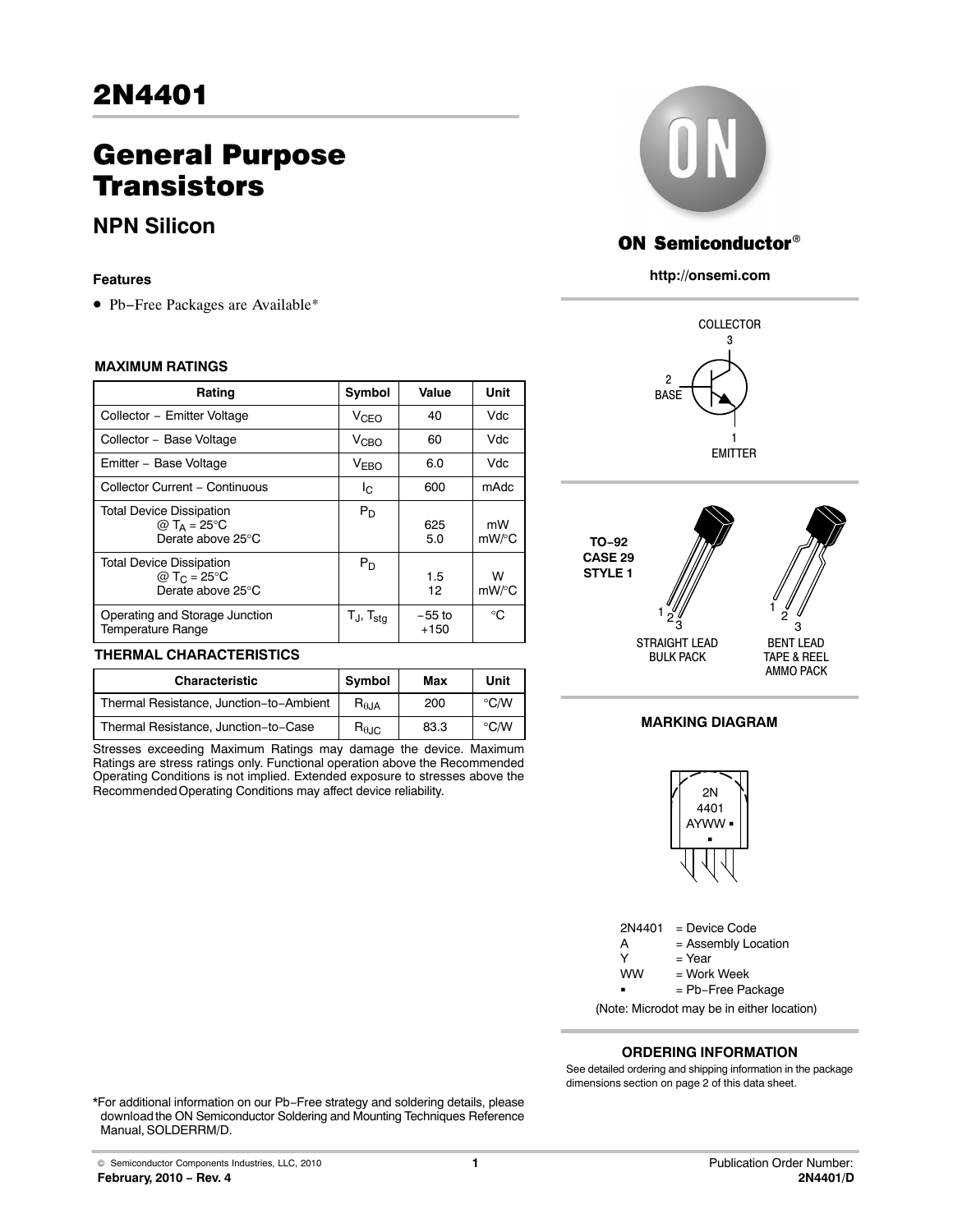### <span id="page-1-0"></span>**ELECTRICAL CHARACTERISTICS** (T<sub>A</sub> = 25°C unless otherwise noted)

| <b>Characteristic</b>                        |                                                                                          |                                                                                                                                                                                                                                                                                                         | Symbol                   | Min                                    | Max                      | Unit        |
|----------------------------------------------|------------------------------------------------------------------------------------------|---------------------------------------------------------------------------------------------------------------------------------------------------------------------------------------------------------------------------------------------------------------------------------------------------------|--------------------------|----------------------------------------|--------------------------|-------------|
| <b>OFF CHARACTERISTICS</b>                   |                                                                                          |                                                                                                                                                                                                                                                                                                         |                          |                                        |                          |             |
| Collector-Emitter Breakdown Voltage (Note 1) |                                                                                          | $(I_C = 1.0 \text{ m}$ Adc, $I_B = 0$ )                                                                                                                                                                                                                                                                 | $V_{(BR)CEO}$            | 40                                     | $\overline{\phantom{0}}$ | Vdc         |
| Collector-Base Breakdown Voltage             |                                                                                          | $(I_C = 0.1$ mAdc, $I_E = 0$ )                                                                                                                                                                                                                                                                          | $V_{(BR)CBO}$            | 60                                     | ÷,                       | Vdc         |
| Emitter-Base Breakdown Voltage               |                                                                                          | $(I_F = 0.1 \text{ m}$ Adc, $I_C = 0$ )                                                                                                                                                                                                                                                                 | $V_{(BR)EBO}$            | 6.0                                    | ÷,                       | Vdc         |
| <b>Base Cutoff Current</b>                   |                                                                                          | $(V_{CE} = 35$ Vdc, $V_{EB} = 0.4$ Vdc)                                                                                                                                                                                                                                                                 | $I_{BEV}$                | $\equiv$                               | 0.1                      | uAdc        |
| <b>Collector Cutoff Current</b>              |                                                                                          | $(V_{CE} = 35$ Vdc, $V_{EB} = 0.4$ Vdc)                                                                                                                                                                                                                                                                 | $I_{CEX}$                | L.                                     | 0.1                      | <b>µAdc</b> |
| <b>ON CHARACTERISTICS (Note 1)</b>           |                                                                                          |                                                                                                                                                                                                                                                                                                         |                          |                                        |                          |             |
| <b>DC Current Gain</b>                       |                                                                                          | $(I_C = 0.1 \text{ m}$ Adc, $V_{CE} = 1.0 \text{ V}$ dc)<br>$(I_C = 1.0 \text{ m}$ Adc, $V_{CE} = 1.0 \text{ V}$ dc)<br>$(I_C = 10 \text{ m}$ Adc, $V_{CE} = 1.0 \text{ V}$ dc)<br>$(I_C = 150 \text{ m}$ Adc, $V_{CE} = 1.0 \text{ V}$ dc)<br>$(I_C = 500 \text{ m}$ Adc, $V_{CE} = 2.0 \text{ V}$ dc) | $h_{FE}$                 | 20<br>40<br>80<br>100<br>40            | 300                      |             |
| Collector-Emitter Saturation Voltage         |                                                                                          | $(I_C = 150 \text{ m}$ Adc, $I_B = 15 \text{ m}$ Adc)<br>$(I_C = 500 \text{ m}$ Adc, $I_B = 50 \text{ m}$ Adc)                                                                                                                                                                                          | VCE(sat)                 | $\qquad \qquad -$<br>$\qquad \qquad =$ | 0.4<br>0.75              | Vdc         |
| Base-Emitter Saturation Voltage              |                                                                                          | $(I_C = 150 \text{ m}$ Adc, $I_B = 15 \text{ m}$ Adc)<br>$(I_C = 500 \text{ m}$ Adc, $I_B = 50 \text{ m}$ Adc)                                                                                                                                                                                          | $V_{BE(sat)}$            | 0.75                                   | 0.95<br>1.2              | Vdc         |
| <b>SMALL-SIGNAL CHARACTERISTICS</b>          |                                                                                          |                                                                                                                                                                                                                                                                                                         |                          |                                        |                          |             |
| Current-Gain - Bandwidth Product             |                                                                                          | $(I_C = 20 \text{ m}$ Adc, $V_{CE} = 10 \text{ Vdc}, f = 100 \text{ MHz}$                                                                                                                                                                                                                               | $f_T$                    | 250                                    | $\equiv$                 | <b>MHz</b>  |
| Collector-Base Capacitance                   |                                                                                          | $(V_{CB} = 5.0$ Vdc, $I_E = 0$ , f = 1.0 MHz)                                                                                                                                                                                                                                                           | $\mathrm{C_{cb}}$        | $\equiv$                               | 6.5                      | pF          |
| Emitter-Base Capacitance                     |                                                                                          | $(V_{FB} = 0.5$ Vdc, $I_C = 0$ , f = 1.0 MHz)                                                                                                                                                                                                                                                           | $C_{eb}$                 | $\equiv$                               | 30                       | pF          |
| Input Impedance                              |                                                                                          | $(I_C = 1.0 \text{ m}$ Adc, $V_{CE} = 10 \text{ V}$ dc, f = 1.0 kHz)                                                                                                                                                                                                                                    | $h_{ie}$                 | 1.0                                    | 15                       | $k\Omega$   |
| Voltage Feedback Ratio                       |                                                                                          | $(I_C = 1.0 \text{ m}$ Adc, $V_{CE} = 10 \text{ V}$ dc, f = 1.0 kHz)                                                                                                                                                                                                                                    | $\mathsf{h}_\mathsf{re}$ | 0.1                                    | 8.0                      | $X 10^{-4}$ |
| Small-Signal Current Gain                    |                                                                                          | $(I_C = 1.0 \text{ m}$ Adc, $V_{CE} = 10 \text{ Vdc}, f = 1.0 \text{ kHz}$                                                                                                                                                                                                                              | $h_{fe}$                 | 40                                     | 500                      |             |
| <b>Output Admittance</b>                     |                                                                                          | $(I_C = 1.0 \text{ m}$ Adc, $V_{CF} = 10 \text{ V}$ dc, f = 1.0 kHz)                                                                                                                                                                                                                                    | $h_{oe}$                 | 1.0                                    | 30                       | umhos       |
| <b>SWITCHING CHARACTERISTICS</b>             |                                                                                          |                                                                                                                                                                                                                                                                                                         |                          |                                        |                          |             |
| Delay Time                                   | $(V_{\rm CC} = 30$ Vdc, $V_{\rm BF} = 2.0$ Vdc,<br>$I_C$ = 150 mAdc, $I_{B1}$ = 15 mAdc) |                                                                                                                                                                                                                                                                                                         | $t_d$                    | $\equiv$                               | 15                       | ns          |
| <b>Rise Time</b>                             |                                                                                          |                                                                                                                                                                                                                                                                                                         | t,                       |                                        | 20                       | ns          |
| Storage Time                                 | $(V_{CC} = 30$ Vdc, $I_C = 150$ mAdc,                                                    |                                                                                                                                                                                                                                                                                                         | $t_{\rm s}$              | $\equiv$                               | 225                      | ns          |

Fall Time  $|I_{B1} = I_{B2} = 15 \text{ m}$ Adc) t<sub>f</sub>  $|I_{B1} = I_{B2} = 15 \text{ m}$ Adc) t<sub>f</sub>  $|I_{B1} = I_{B3} = 15 \text{ m}$ 1. Pulse Test: Pulse Width  $\leq 300 \mu s$ , Duty Cycle  $\leq 2.0\%$ .

#### **ORDERING INFORMATION**

| <b>Device</b> | Package              | Shipping <sup>†</sup>  |
|---------------|----------------------|------------------------|
| 2N4401        | $TO-92$              | 5000 Units / Bulk      |
| 2N4401G       | $TO-92$<br>(Pb-Free) | 5000 Units / Bulk      |
| 2N4401RLRA    | $TO-92$              | 2000 / Tape & Reel     |
| 2N4401RLRAG   | $TO-92$<br>(Pb-Free) | 2000 / Tape & Reel     |
| 2N4401RLRMG   | $TO-92$<br>(Pb-Free) | 2000 / Tape & Ammo Box |
| 2N4401RLRP    | $TO-92$              | 2000 / Tape & Ammo Box |
| 2N4401RLRPG   | $TO-92$<br>(Pb-Free) | 2000 / Tape & Ammo Box |

†For information on tape and reel specifications, including part orientation and tape sizes, please refer to our Tape and Reel Packaging Specifications Brochure, BRD8011/D.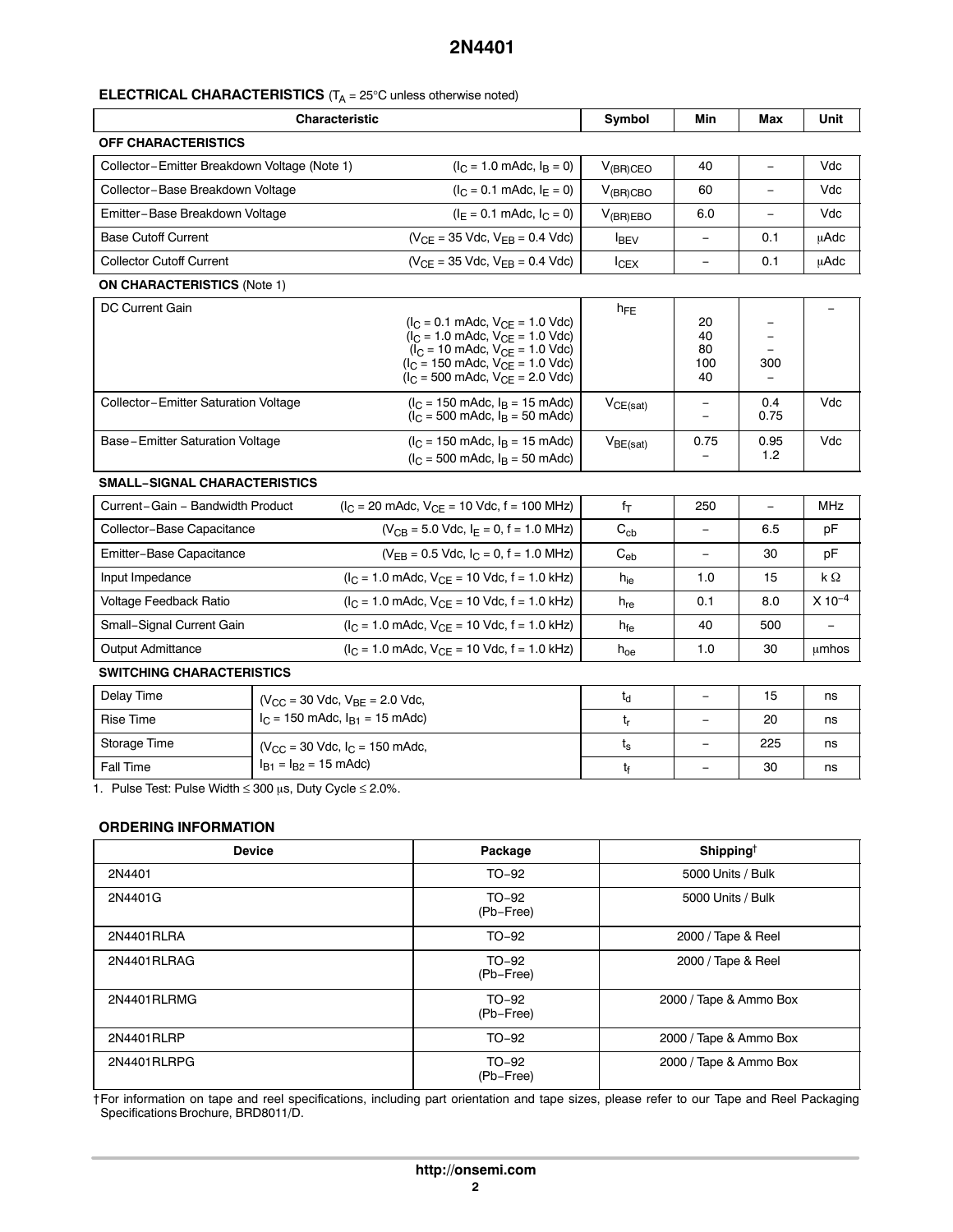#### **SWITCHING TIME EQUIVALENT TEST CIRCUITS**



**Figure 1. Turn−On Time Figure 2. Turn−Off Time**

**TRANSIENT CHARACTERISTICS**

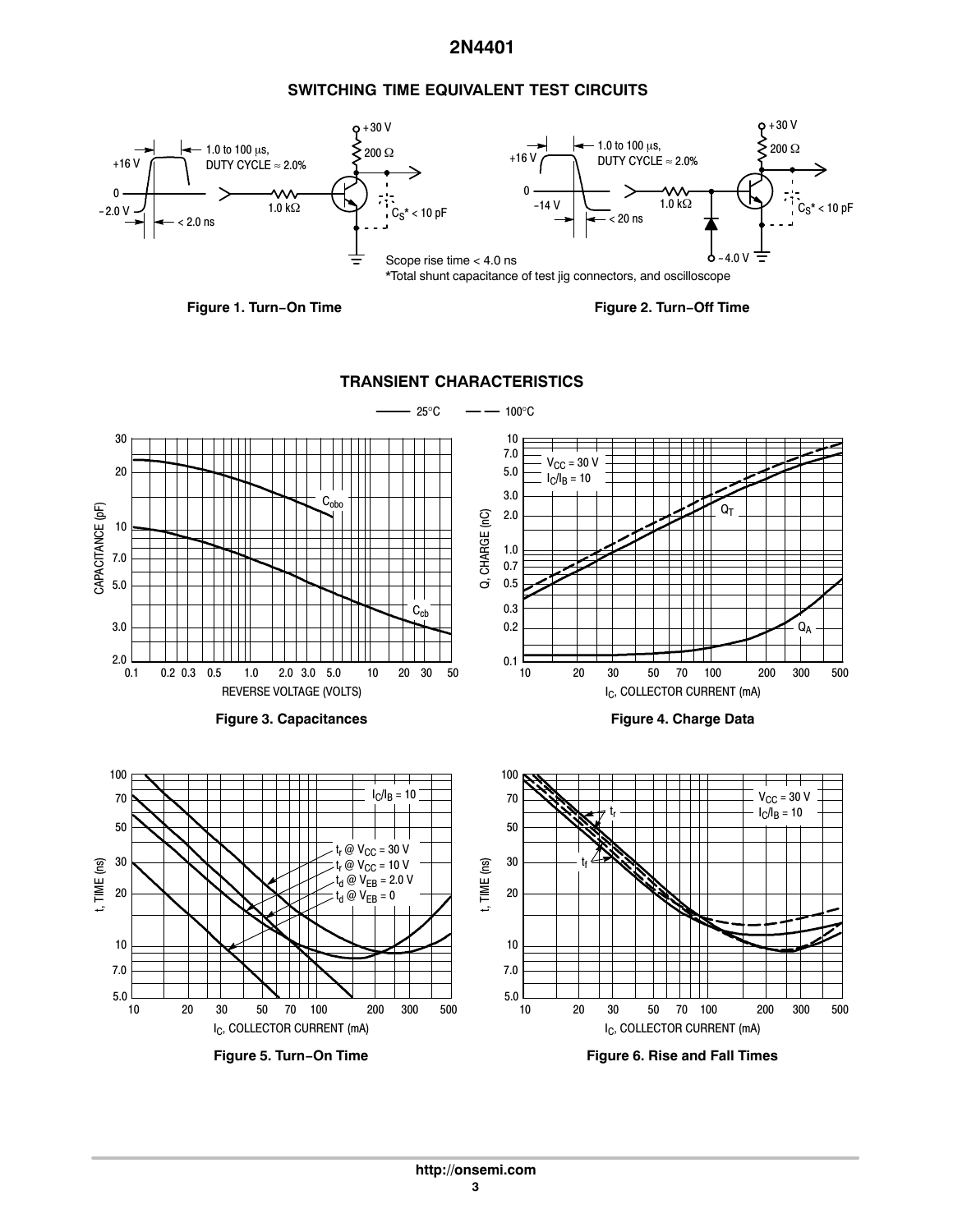

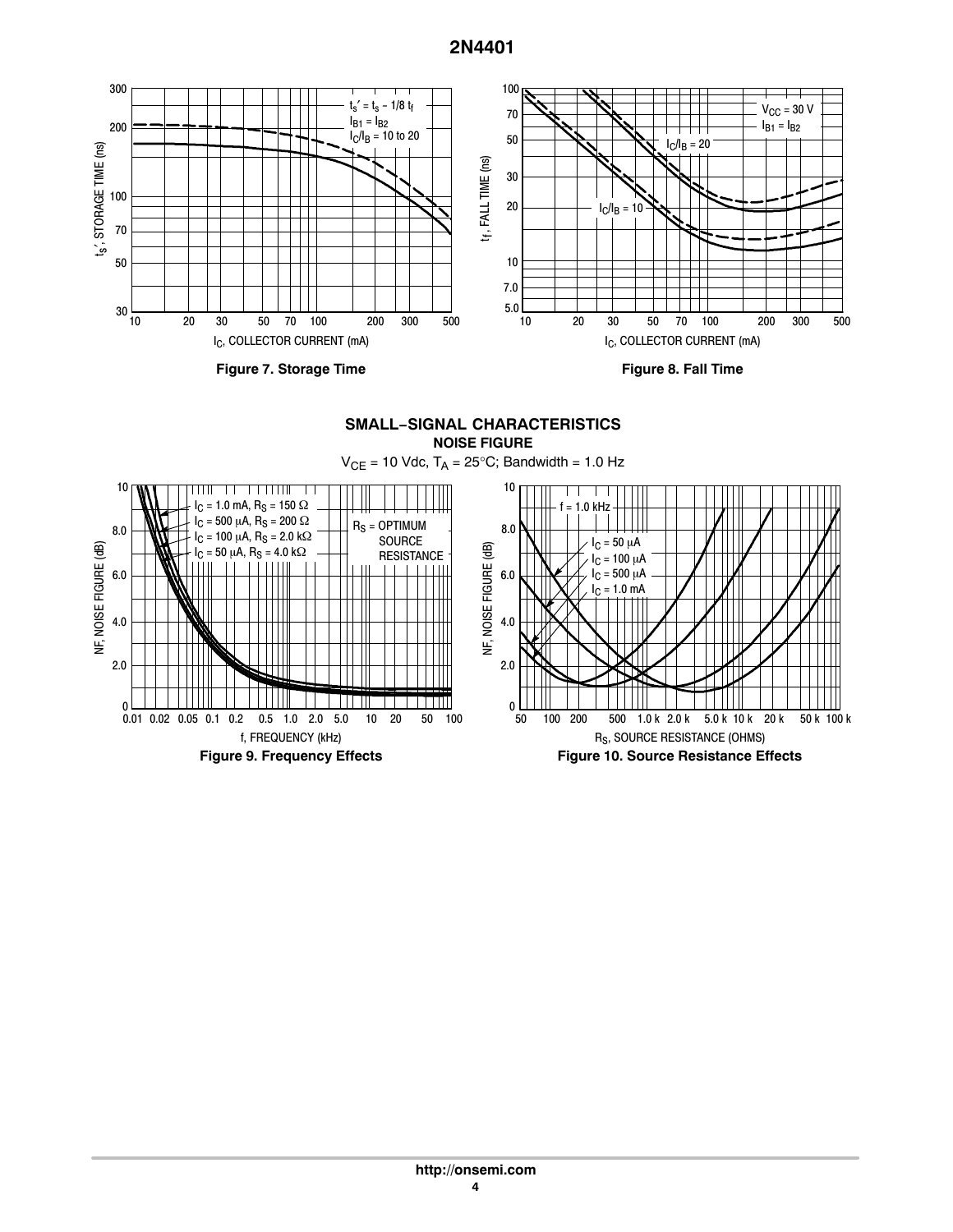#### **h PARAMETERS**  $V_{CE}$  = 10 Vdc, f = 1.0 kHz,  $T_A$  = 25°C

This group of graphs illustrates the relationship between hfe and other "h" parameters for this series of transistors. To obtain these curves, a high−gain and a low−gain unit were selected from the 2N4401 lines, and the same units were used to develop the correspondingly numbered curves on each graph.



**Figure 13. Voltage Feedback Ratio**

**Figure 14. Output Admittance**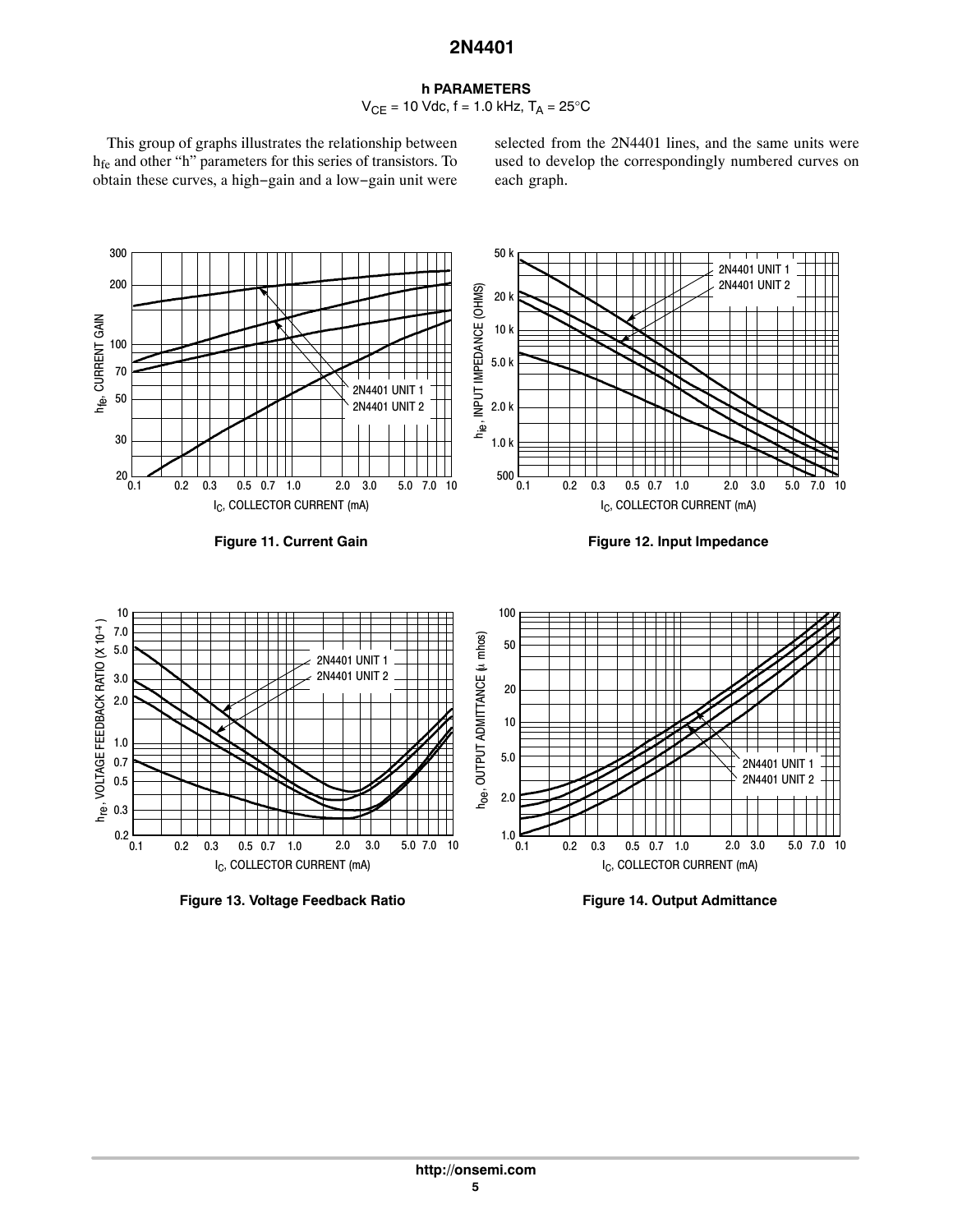